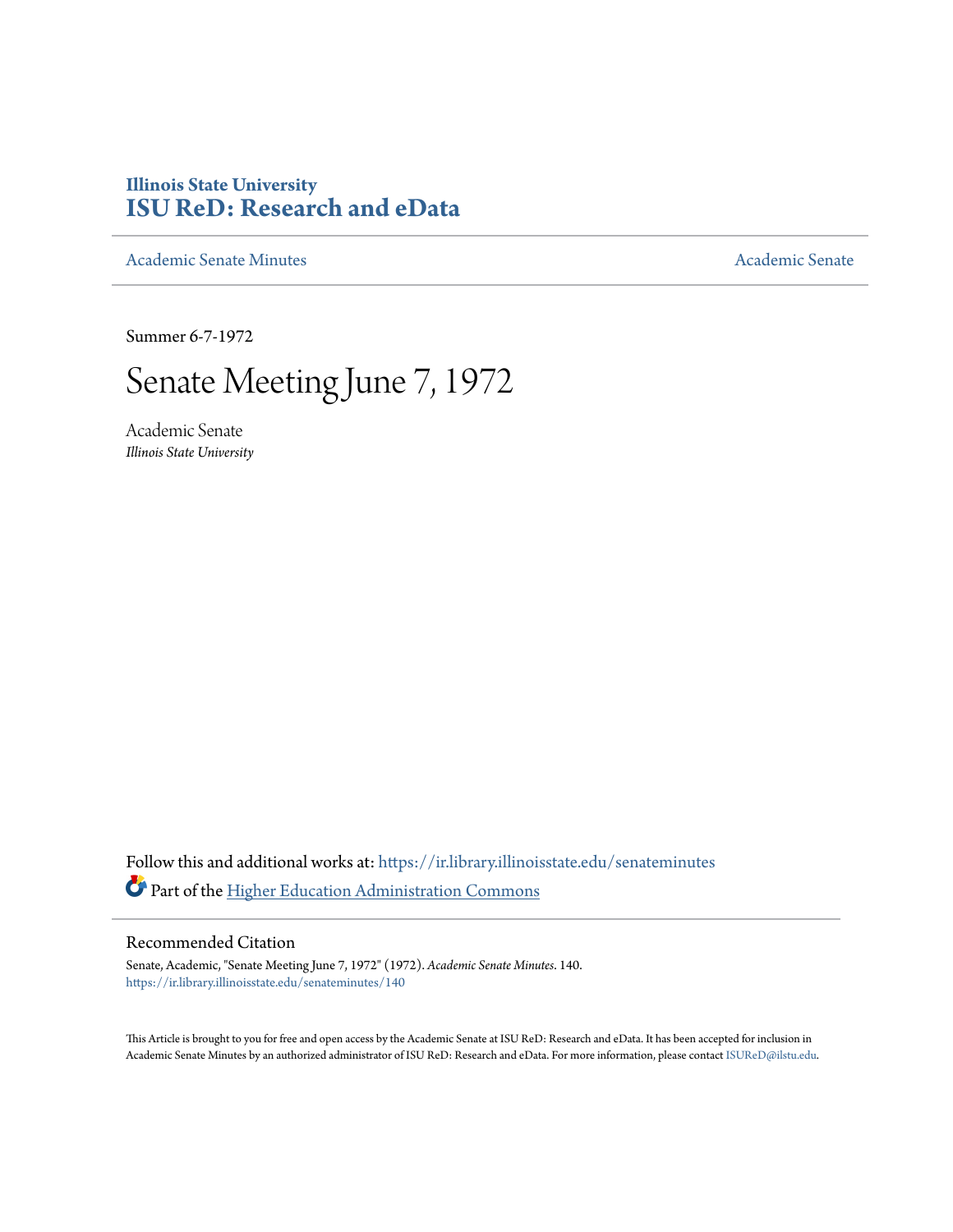#### ACADEMIC SENATE MINUTES

June 7, 1972

Vol. III, No. 23

#### Contents

Approval of Minutes

Resignation from Faculty Status Committee

In Memorium: Richard David Gillespie

Committee Appointments

Report of Study Group on Instructional Innovation

Communications

Committee Reports

Executive Session

Appendix: In Memorium: Richard David Gillespie

Statement from Academic Affairs Committee re Report of Study Group on Instructional Innovation

Memo from Dean Belshe re Change in Calendar

Meetings of the Academic Senate are open to members of the University community. Persons attending the meetings may participate in discussions with the consent of the Senate.

Persons desiring to bring items to the attention of the Senate may do so by contacting any member of the Senate.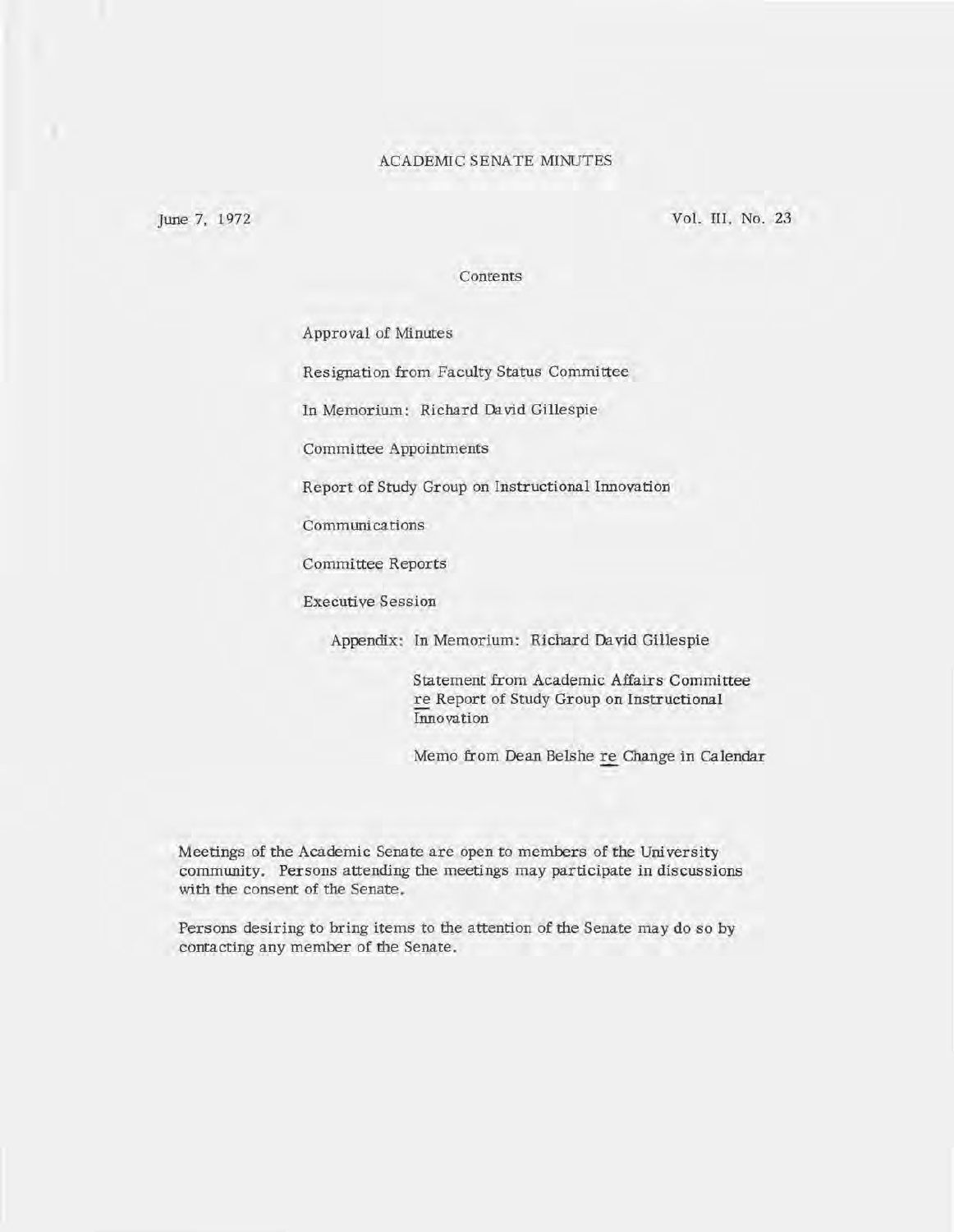#### ACADEMIC SENATE MINUTES

June 7, 1972 Vol. III, No. 23

#### CALL TO ORDER

The Senate was convened at 7:07 p. m. in 401 Stevenson Hall be Chairman Edwards.

#### APPROVAL OF MINUTES

(III -232) A motion (Mr. Hathway, Mr. Roderick) to approve the minutes of the meeting of May 24, 1972 passed unanimously.

#### RESIGNATION FROM FACULTY STATUS COMMITTEE

The chairman announced that Dr. Hal Gilmore had resigned from the Faculty Status Committee, effective at the end of the current semester. Mr. Hathway announced that nominations from the various departments for members to be elected to the Faculty Status Committee had been called for and that nominations are now being received.

The chairman announced that the President had been called to Springfield about budget matters and he welcomed Dean Budig to the Academic Senate.

#### IN MEMORIUM: RICHARD DAVID GILLESPIE

The chairman read a memorial resolution into the minutes concerning the untimely death of Dr. Richard David Gillespie of the Political Science Department. (A copy of that resolution is appended to the minutes. )

#### COMMITTEE APPOINTMENTS

Mr. Hathway reported a list of nominees for the General Budget Advisory Committee, which had previously been passed by the Executive Committee. They are:

| Dave Atchison | Nancy Ferando | Gary Helton    |  |  |  |
|---------------|---------------|----------------|--|--|--|
| Mary Kelly    | Paul Kincaid  | Steve Lawrence |  |  |  |
| JoAnn Morgan  | Jim Pepper    |                |  |  |  |

Mr. Hathway made the following recommendations for the Reinstatement Committee. He announced that Darryl Norton had resigned and that Jean Wilkerson would be the first alternate eligible for that appointment. He recommended Joe Kelleher for a continued appointment. He recommended that Jewell Meadors be appointed to the Reinstatement Committee, and that Theresa Kepic and James Coleman be appointed as alternates. The alternates are to be called upon if the student appointed is unable to serve. Mr. Hathway announced that the primary work session would be held next week and that these appointments were needed for that session. A motion (Mr. Hathway, ;m -233) Mr. Steffen) to accept the above appointments for the General Budget Advisory Committee and the

Reinstatement Committee passed unanimously.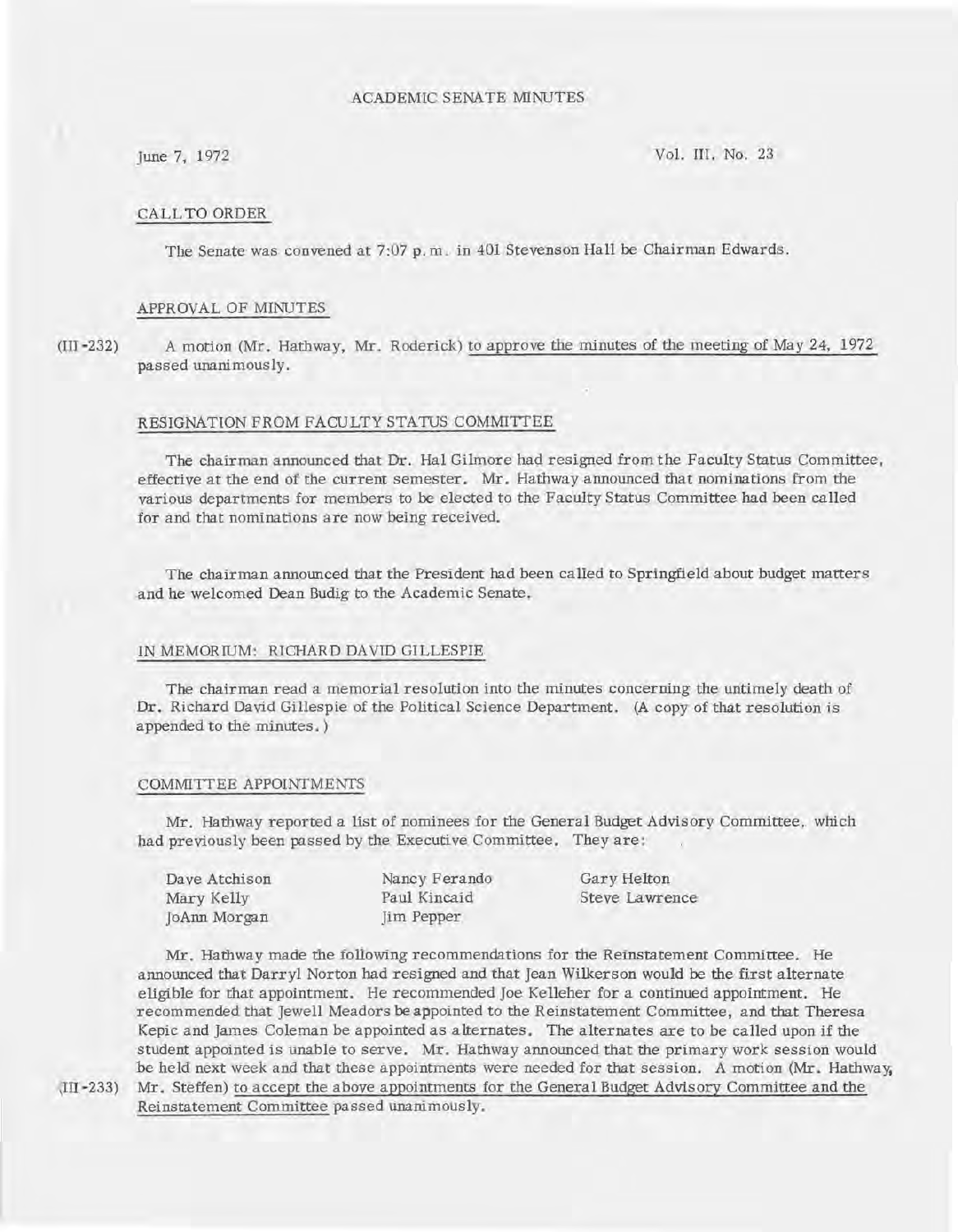#### REPORT OF STUDY GROUP ON INSTRUCTIONAL INNOVATION

Mr. Earl Reitan was asked to join the Senate in the discussion of the Report of the Study Group on Instructional Innovation. Mr. Shailer Thomas and Mr. David Raymond, also members of the study group, were present. Mr. Reitan reported that the committee's perception of the total report was that it was a set of guidelines for long-range planning to move the university toward innovation in instruction. Questions arose about what should be done with the document and how the Senate should relate to it. Questions were raised about statements of evaluation of programs which were made in the document. Questions were also raised about the late consideration in the academic year by the Senate of the report.

Mr. Cohen read a statement by the Academic Affairs Committee. (The full context of the statement is appended to the Minutes.) Questions were raised about the residence hall instruction program recommended in the report, and Mr. Reitan responded with an explanation of what the committee felt could be accomplished in this setting. Questions were raised about standards of giving credit for various options recommended in the report. Various questions were raised about the terms used in the report such as "competency based" and some concern was expressed about the nature of pushing the university toward a competency based definition of instruction.

Points brought out included the fact that other universities in the state ha ve moved toward the direction of competency based instruction and toward the elimination of academic terms as we now know them and the elimination of grades as well.

Mr. Baker reminded the Senate that we had already accomplished some of the specifics mentioned in the report, but that next year such things as residence hall courses were not being offered and that this university was moving backward from innovative action. Mr. Baker raised the question of whether or not we need to consider the Report of the Study Group on Instructional Innovation as an action item since policies could be carried out immediately without further action of the Senate.

)

A question was again raised about the timetable for the consi deration of this report duri ng the late semester and summer session. It was recommended that the departments need more time to consider the impact of the report before moving it to an action item. Mr. Cohen reminded the Senate that the President had requested that the Report of the Study Group on Instructional Innovation be brought to the Senate. Mr. Rives attempted to clarify the reason that the report is on the agenda. He explained that a variety of actions could be taken on the report, including the possibility that the report be sent to departments for possible implementation.

A question was raised about whether or not the resources related to innovative programs might not hamper growth of traditional programs.

The following motion (Mr. Hubbard, Mr. Rich) passed with one No (Mr. Mohr) and one abstention (III -234) (Mr. Ca lef): that the Executi ve Committee be instructed to commend the Committee on Instructional Innovation for an excellent piece of work; that the Executive Committee recommend that the report and the Academic Affairs Committee's reaction to it both be commended to the administration for uni versity wide discussion with a request that when specific programs are developed based on the report that these programs be brought back to the Senate for debate and discussion.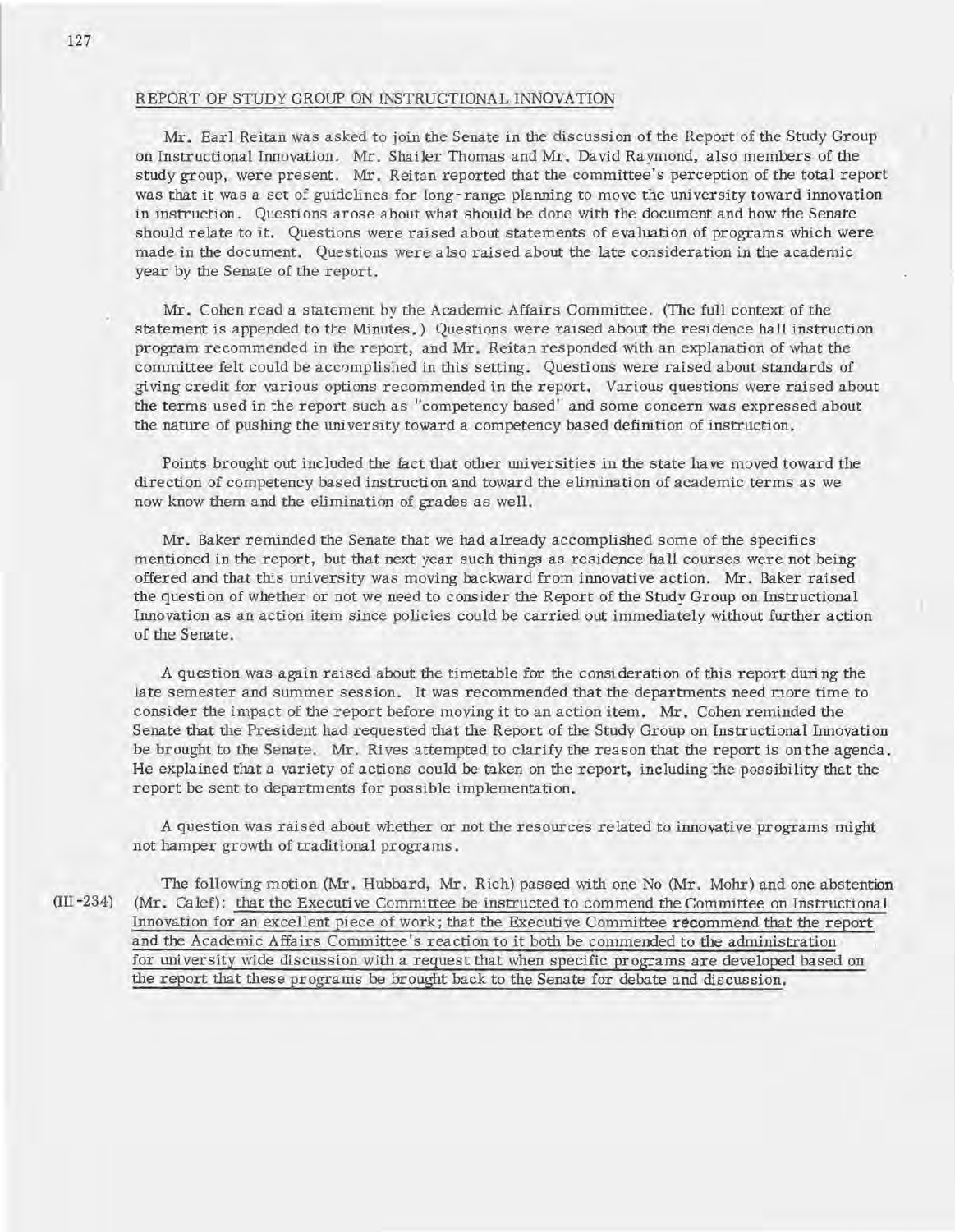#### COMMUNICA TIONS

The chairman referred to a memo from Dean Belshe (appended to these minutes). It concerns the possible alteration of the fall starting date, because the holiday, Yom Kippur, falls on the opening date. Dean Belshe spoke to the Senate and said many people had raised a question concerning this, and that the question had also been raised at the Uni versity of Illinois. Miss Janulis stated that she also had a resolution regarding this matter.

 $(III - 235)$  $(III - 236)$ A motion (Mr. Woods, Miss Vowell) to suspend the rules passed unanimously. Various solutions to the problem were suggested. A motion (Mr. Morris, Mr. Hill) to accept alternative #1 (as stated in Dean Belshe's memo of June 6) with the following addition: or if a faculty member is absent, arrangements be made for making up class time missed failed on a vote of Yes-IS, No-18, Abstenti ons - 4.

 $(III - 237)$ A motion (Miss Vowell, Mr. Woods) to accept alternative #2c. with the addition that evening classes begin Monday at 5 p. m. passed on a vote of Yes - 20, No - 8, Abstentions - 8.

#### COMMITTEE REPORTS

Mr. Hathway reported on nominees for the Entertainment Committee. Peter Paiton and Jill Rubenstein have resigned from that committee, and the Rules Committee has recommended Frank Tourangeau (Speech) and William Schmid (lTV) for '75 terms. A motion (Mr. Hathway, (Ill-238) Miss Kelly) to appoint these nominees, as previously recommended by the Executive Committee, was made. Mr. Steffen raised the question of whether or not the resignations were put into writing. Although the chairman of the committee had reported the resignations, he reported that Peter Paiton had not submitted the resignation in writing. In light of this, Mr. Hathway withdrew the motion and Miss Kelly withdrew the second to the motion.

#### Executi ve Committee

Mr. Raymond stated that the ExCom would be meeting with President Berlo and Dr. Sabine in regard to Health Service.

The ExCom considered a memo from D. A. McCracken, Chairman, Parking Committee, to J. D. Clemmons, Chairman, Administrative Affairs, re offices which receive Parking Committee's reports. The ExCom directed the Administrative Affairs Committee to instruct the Parking Committee to report to Dr. White, Secretary of the University.

The ExCom approved the following student names for the Committee for Community and the Campus : Ken Bach, Dan Taylor, and Jan Gillett.

#### Student Affairs Committee

Miss Haig reported on the proposal that Media Enterprises take over the Capen Movies from the University Film Committee and requested that this be placed on the agenda for the next meeting. She read a memo from William Andrews, Executive Secretary of the University Film Committee.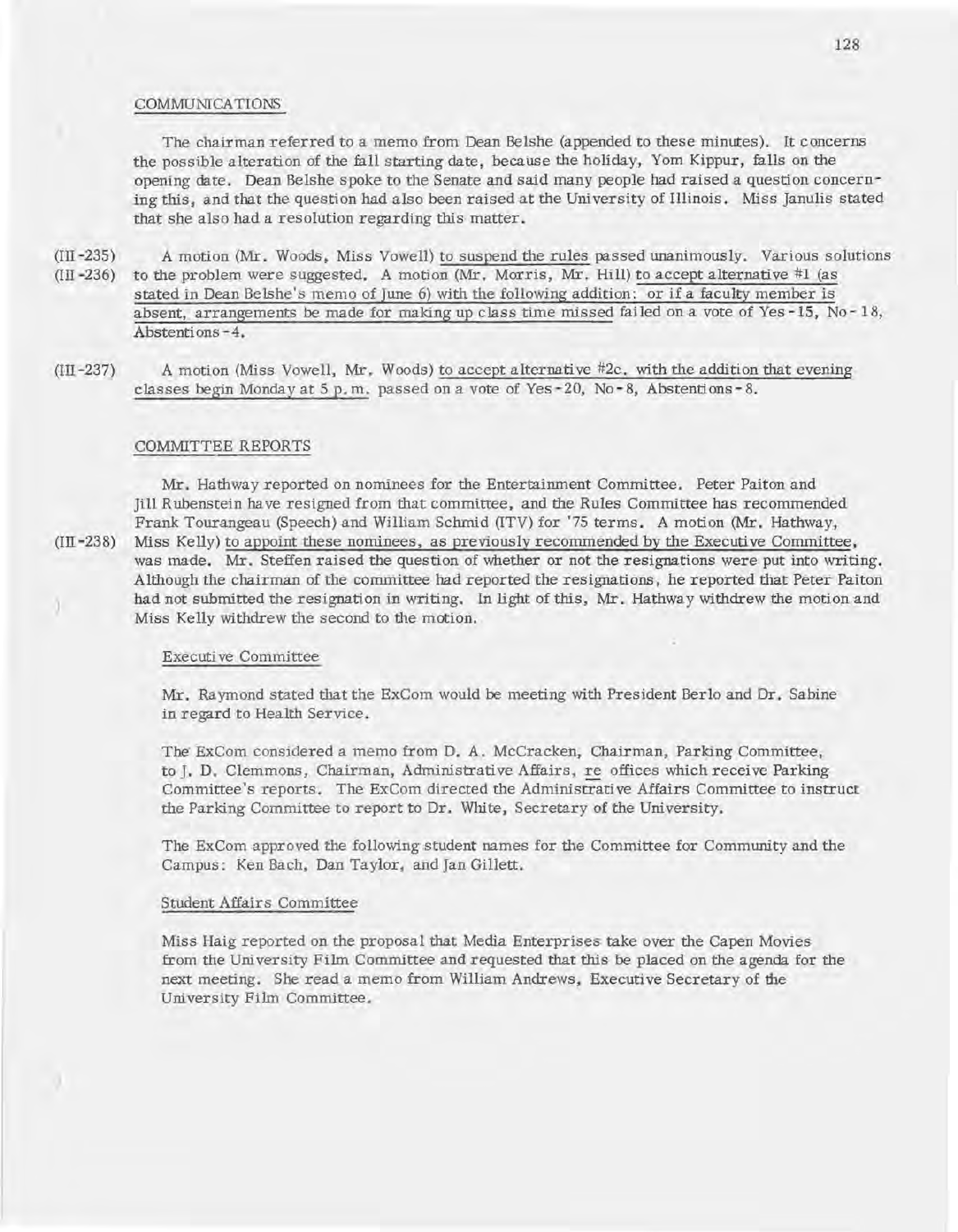#### Rules Committee

Miss Amster reported on the Rules Committee. The Rules Committee requested that the Parliamentarian continue to interpret the By- Laws of the Senate. The Rules Committee had considered a memo from Mr. Raymond as to whether or not the Senate consisted of 48 members and if this would affect the vote on the Constitutional amendment, which had failed previously. The Rules Committee ruled that there are SO members of the Senate and that the amendment had failed, according to the Constitutional requirement of a 2/3 majority. The Rules Committee considered that until the Constitution had changed, although two members are not attending, they are absent, and the Constitutional requirement of a  $2/3$  majority would be 2/3 of SO.

Miss Amster requested that Mr. Woods take over chairmanship of the committee during her absence during the summer.

#### Administrative Affairs Committee

Mr. Clemmons reported that a new chairman would have to be elected, since he will be leaving the university.

#### Joint University Advisory Committee

Mr. Cohen reported onthe Joint University Advisory Committee to the Board of Regents. He described the events which took place at the meeting with the Board subcommittee on governance. He stated that the Board of Regents probably would consider three alternatives at the next meeting. The question of whether or not the faculty is normally determinative is still the bone of contention between the statewide faculty committee and the Board members. This matter will be settled at the Thursday, June 15, 1972 meeting at ISU.

Chairman Edwards reported that the Faculty Status Committee was ready for an Executive Session tonight to consider promotion and tenure recommendations for September. He cited the specific section of the Constitution covering the review process.

(III -239) A motion (Miss Bickel, Mr. Morris) to adjourn passed unanimously at 9:19 p. m.

#### EXECUTIVE SESSION

Faculty members and the Faculty Status Committee went into Executive Session.

For the Academic Senate,

Charles R. Hicklin, Secretary

129

CRH/bw